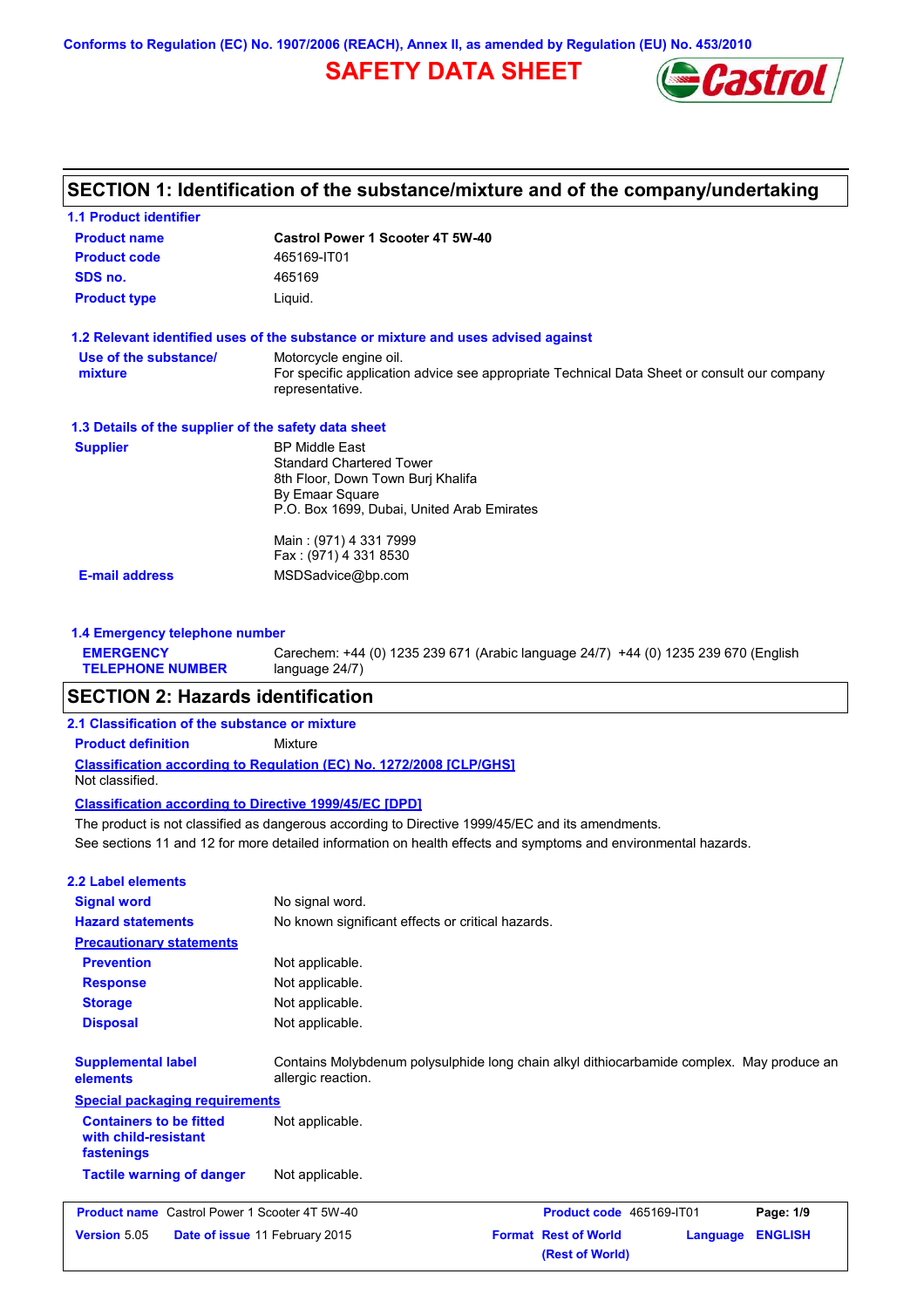# **SECTION 2: Hazards identification**

## **2.3 Other hazards**

**Other hazards which do** 

**not result in classification** Defatting to the skin. USED ENGINE OILS Used engine oil may contain hazardous components which have the potential to cause skin cancer. See Toxicological Information, section 11 of this Safety Data Sheet.

# **SECTION 3: Composition/information on ingredients**

**Substance/mixture** Mixture

Chemically modified base oil Proprietary performance additives.

|                                                               |            |             |                 | <b>Classification</b>                                |             |  |
|---------------------------------------------------------------|------------|-------------|-----------------|------------------------------------------------------|-------------|--|
| <b>Product/ingredient</b><br>name                             | CAS no.    | %           | 67/548/EEC      | <b>Regulation (EC) No.</b><br><b>1272/2008 [CLP]</b> | <b>Type</b> |  |
| Distillates (petroleum),<br>hydrotreated, heavy<br>paraffinic | 64742-54-7 | $≥50 - 575$ | Not classified. | Asp. Tox. 1, H304                                    | [1] [2]     |  |

### **See Section 16 for the full text of the H statements declared above.**

Type

[1] Substance classified with a health or environmental hazard

[2] Substance with a workplace exposure limit

[3] Substance meets the criteria for PBT according to Regulation (EC) No. 1907/2006, Annex XIII

[4] Substance meets the criteria for vPvB according to Regulation (EC) No. 1907/2006, Annex XIII

[5] Substance of equivalent concern

Occupational exposure limits, if available, are listed in Section 8.

# **SECTION 4: First aid measures**

## **4.1 Description of first aid measures**

| <b>Eye contact</b>                | In case of contact, immediately flush eyes with plenty of water for at least 15 minutes. Eyelids<br>should be held away from the eyeball to ensure thorough rinsing. Check for and remove any<br>contact lenses. Get medical attention. |
|-----------------------------------|-----------------------------------------------------------------------------------------------------------------------------------------------------------------------------------------------------------------------------------------|
| <b>Skin contact</b>               | Wash skin thoroughly with soap and water or use recognised skin cleanser. Remove<br>contaminated clothing and shoes. Wash clothing before reuse. Clean shoes thoroughly before<br>reuse. Get medical attention if irritation develops.  |
| <b>Inhalation</b>                 | If inhaled, remove to fresh air. Get medical attention if symptoms appear.                                                                                                                                                              |
| <b>Ingestion</b>                  | Do not induce vomiting unless directed to do so by medical personnel. Get medical attention if<br>symptoms occur.                                                                                                                       |
| <b>Protection of first-aiders</b> | No action shall be taken involving any personal risk or without suitable training.                                                                                                                                                      |

## **4.2 Most important symptoms and effects, both acute and delayed**

See Section 11 for more detailed information on health effects and symptoms.

## **4.3 Indication of any immediate medical attention and special treatment needed**

**Notes to physician** Treatment should in general be symptomatic and directed to relieving any effects.

# **SECTION 5: Firefighting measures**

| 5.1 Extinguishing media                         |                                                                                     |
|-------------------------------------------------|-------------------------------------------------------------------------------------|
| <b>Suitable extinguishing</b><br>media          | In case of fire, use foam, dry chemical or carbon dioxide extinguisher or spray.    |
| Unsuitable extinguishing<br>media               | Do not use water jet.                                                               |
|                                                 | 5.2 Special hazards arising from the substance or mixture                           |
| <b>Hazards from the</b><br>substance or mixture | In a fire or if heated, a pressure increase will occur and the container may burst. |
| Hazardous combustion                            | Combustion products may include the following:                                      |

#### **Hazardous combustion products** Combustion products may include the following: carbon oxides (CO, CO2) (carbon monoxide, carbon dioxide)

## **5.3 Advice for firefighters**

| <b>Product name</b> Castrol Power 1 Scooter 4T 5W-40 |                                       | <b>Product code</b> 465169-IT01 |                             | Page: 2/9        |  |
|------------------------------------------------------|---------------------------------------|---------------------------------|-----------------------------|------------------|--|
| <b>Version 5.05</b>                                  | <b>Date of issue 11 February 2015</b> |                                 | <b>Format Rest of World</b> | Language ENGLISH |  |
|                                                      |                                       |                                 | (Rest of World)             |                  |  |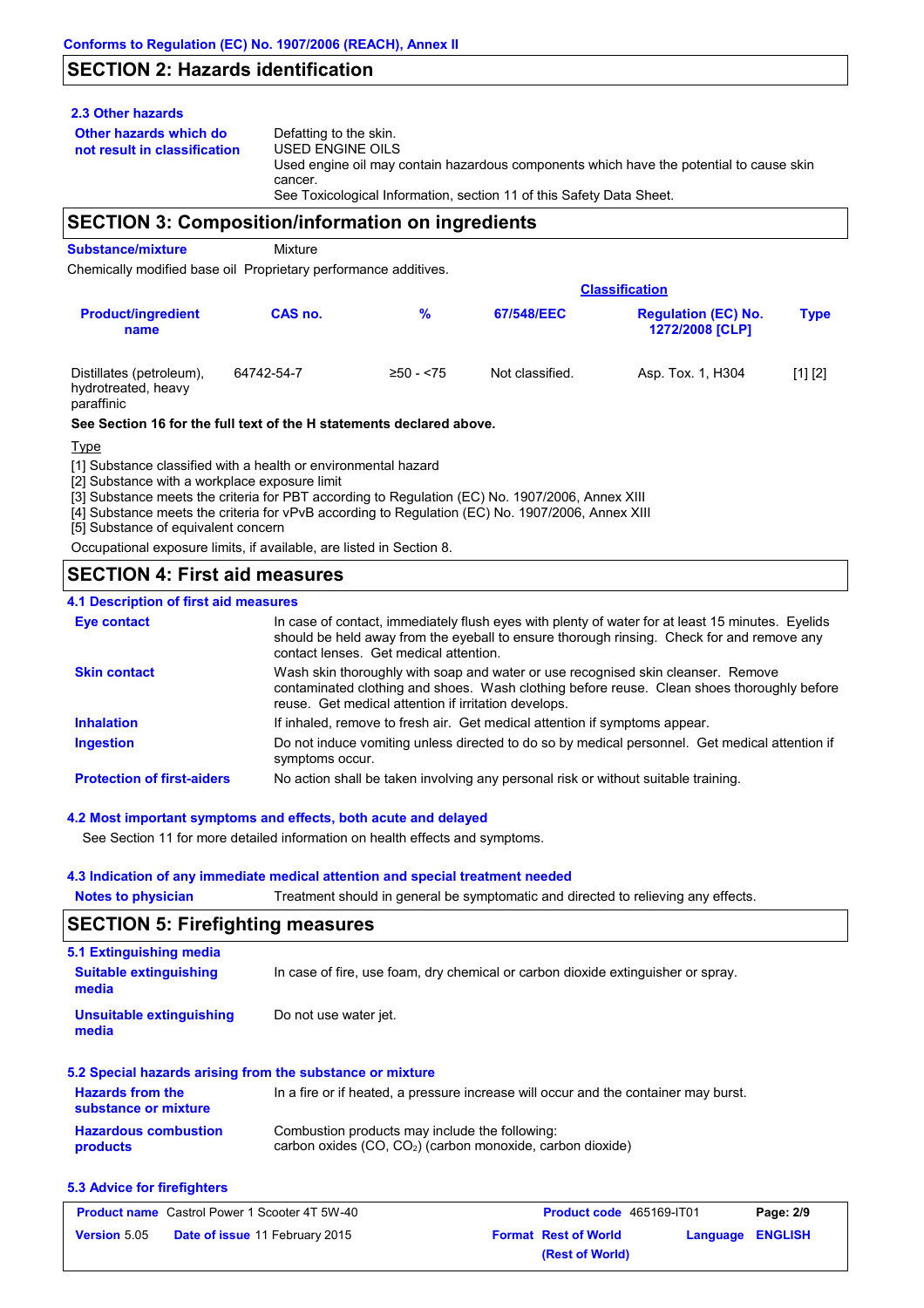# **SECTION 5: Firefighting measures**

| <b>Special precautions for</b><br>fire-fighters          | Promptly isolate the scene by removing all persons from the vicinity of the incident if there is a<br>fire. No action shall be taken involving any personal risk or without suitable training.                                                                                            |
|----------------------------------------------------------|-------------------------------------------------------------------------------------------------------------------------------------------------------------------------------------------------------------------------------------------------------------------------------------------|
| <b>Special protective</b><br>equipment for fire-fighters | Fire-fighters should wear appropriate protective equipment and self-contained breathing<br>apparatus (SCBA) with a full face-piece operated in positive pressure mode. Clothing for fire-<br>fighters (including helmets, protective boots and gloves) conforming to European standard EN |
|                                                          | 469 will provide a basic level of protection for chemical incidents.                                                                                                                                                                                                                      |

# **SECTION 6: Accidental release measures**

|                                                          | 6.1 Personal precautions, protective equipment and emergency procedures                                                                                                                                                                                                                                                                                                                        |
|----------------------------------------------------------|------------------------------------------------------------------------------------------------------------------------------------------------------------------------------------------------------------------------------------------------------------------------------------------------------------------------------------------------------------------------------------------------|
| For non-emergency<br>personnel                           | No action shall be taken involving any personal risk or without suitable training. Evacuate<br>surrounding areas. Keep unnecessary and unprotected personnel from entering. Do not touch<br>or walk through spilt material. Floors may be slippery; use care to avoid falling. Put on<br>appropriate personal protective equipment.                                                            |
| For emergency responders                                 | If specialised clothing is required to deal with the spillage, take note of any information in<br>Section 8 on suitable and unsuitable materials. See also the information in "For non-<br>emergency personnel".                                                                                                                                                                               |
| <b>6.2 Environmental</b><br>precautions                  | Avoid dispersal of spilt material and runoff and contact with soil, waterways, drains and sewers.<br>Inform the relevant authorities if the product has caused environmental pollution (sewers,<br>waterways, soil or air).                                                                                                                                                                    |
| 6.3 Methods and material for containment and cleaning up |                                                                                                                                                                                                                                                                                                                                                                                                |
| <b>Small spill</b>                                       | Stop leak if without risk. Move containers from spill area. Absorb with an inert material and<br>place in an appropriate waste disposal container. Dispose of via a licensed waste disposal<br>contractor.                                                                                                                                                                                     |
| <b>Large spill</b>                                       | Stop leak if without risk. Move containers from spill area. Prevent entry into sewers, water<br>courses, basements or confined areas. Contain and collect spillage with non-combustible,<br>absorbent material e.g. sand, earth, vermiculite or diatomaceous earth and place in container<br>for disposal according to local regulations. Dispose of via a licensed waste disposal contractor. |
| 6.4 Reference to other<br><b>sections</b>                | See Section 1 for emergency contact information.<br>See Section 5 for firefighting measures.<br>See Section 8 for information on appropriate personal protective equipment.<br>See Section 12 for environmental precautions.<br>See Section 13 for additional waste treatment information.                                                                                                     |

# **SECTION 7: Handling and storage**

| 7.1 Precautions for safe handling                                                    |                                                                                                                                                                                                                                                                                                                                                                                                                                                                                          |  |
|--------------------------------------------------------------------------------------|------------------------------------------------------------------------------------------------------------------------------------------------------------------------------------------------------------------------------------------------------------------------------------------------------------------------------------------------------------------------------------------------------------------------------------------------------------------------------------------|--|
| <b>Protective measures</b><br>Put on appropriate personal protective equipment.      |                                                                                                                                                                                                                                                                                                                                                                                                                                                                                          |  |
| <b>Advice on general</b><br>occupational hygiene                                     | Eating, drinking and smoking should be prohibited in areas where this material is handled,<br>stored and processed. Wash thoroughly after handling. Remove contaminated clothing and<br>protective equipment before entering eating areas. See also Section 8 for additional<br>information on hygiene measures.                                                                                                                                                                         |  |
| <b>7.2 Conditions for safe</b><br>storage, including any<br><i>incompatibilities</i> | Store in accordance with local requiations. Store in a dry, cool and well-ventilated area, away<br>from incompatible materials (see Section 10). Keep away from heat and direct sunlight. Keep<br>container tightly closed and sealed until ready for use. Containers that have been opened must<br>be carefully resealed and kept upright to prevent leakage. Store and use only in equipment/<br>containers designed for use with this product. Do not store in unlabelled containers. |  |
| <b>Not suitable</b>                                                                  | Prolonged exposure to elevated temperature.                                                                                                                                                                                                                                                                                                                                                                                                                                              |  |
| 7.3 Specific end use(s)                                                              |                                                                                                                                                                                                                                                                                                                                                                                                                                                                                          |  |

**Recommendations**

### See section 1.2 and Exposure scenarios in annex, if applicable.

# **SECTION 8: Exposure controls/personal protection**

## **8.1 Control parameters**

**Occupational exposure limits**

| <b>Product/ingredient name</b> | <b>Exposure limit values</b> |
|--------------------------------|------------------------------|
|                                |                              |

Distillates (petroleum), hydrotreated, heavy paraffinic **ACGIH TLV (United States).**

TWA: 5 mg/m<sup>3</sup> 8 hours. Issued/Revised: 11/2009 Form: Inhalable fraction Whilst specific OELs for certain components may be shown in this section, other components may be present in any mist,

vapour or dust produced. Therefore, the specific OELs may not be applicable to the product as a whole and are provided for guidance only.

| <b>Product name</b> Castrol Power 1 Scooter 4T 5W-40 |                                       | <b>Product code</b> 465169-IT01 | Page: 3/9               |
|------------------------------------------------------|---------------------------------------|---------------------------------|-------------------------|
| <b>Version 5.05</b>                                  | <b>Date of issue 11 February 2015</b> | <b>Format Rest of World</b>     | <b>Language ENGLISH</b> |
|                                                      |                                       | (Rest of World)                 |                         |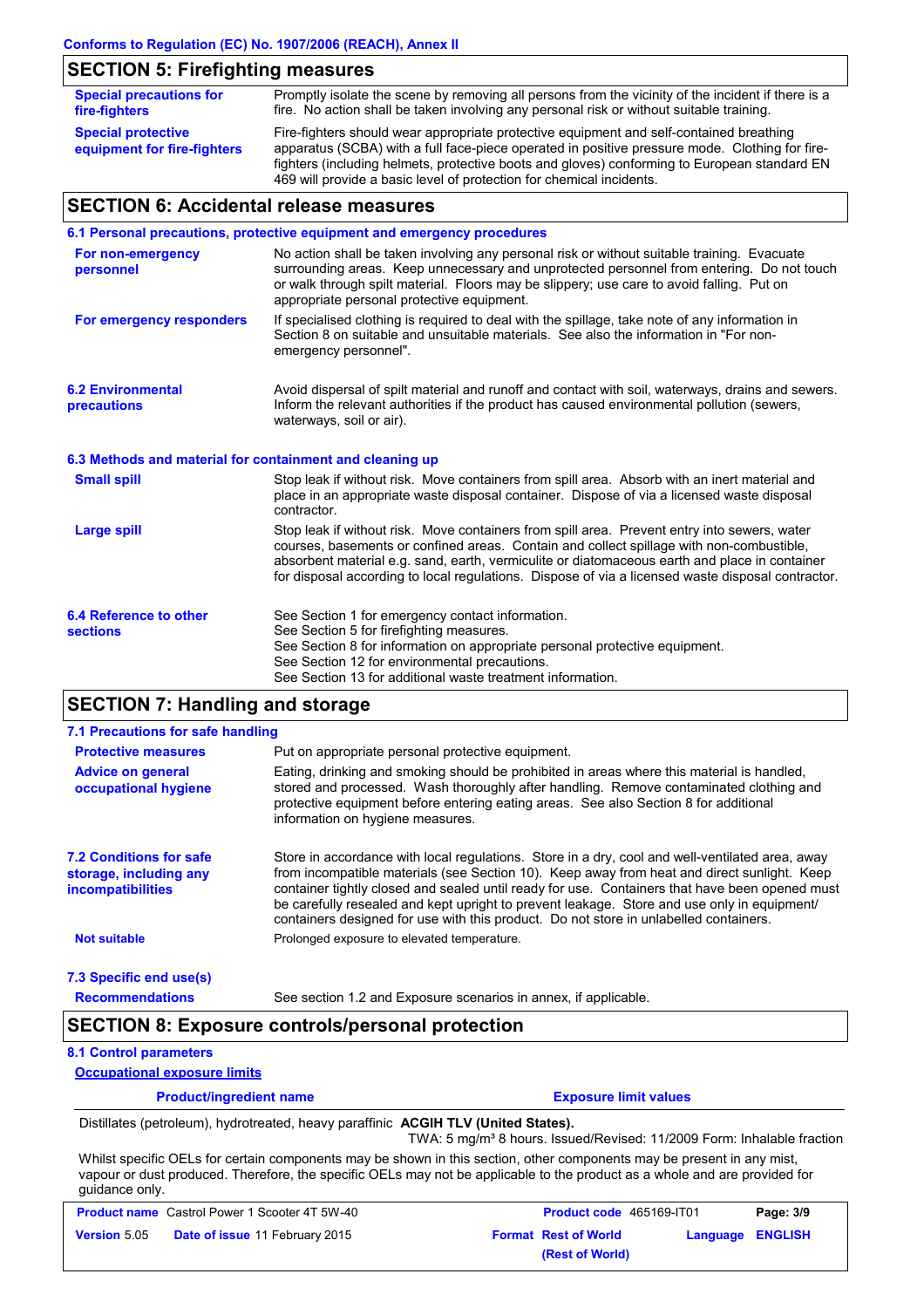# **SECTION 8: Exposure controls/personal protection**

| <b>Recommended monitoring</b><br>procedures          | If this product contains ingredients with exposure limits, personal, workplace atmosphere or<br>biological monitoring may be required to determine the effectiveness of the ventilation or other<br>control measures and/or the necessity to use respiratory protective equipment. Reference<br>should be made to monitoring standards, such as the following: European Standard EN 689<br>(Workplace atmospheres - Guidance for the assessment of exposure by inhalation to chemical<br>agents for comparison with limit values and measurement strategy) European Standard EN<br>14042 (Workplace atmospheres - Guide for the application and use of procedures for the<br>assessment of exposure to chemical and biological agents) European Standard EN 482<br>(Workplace atmospheres - General requirements for the performance of procedures for the<br>measurement of chemical agents) Reference to national guidance documents for methods for<br>the determination of hazardous substances will also be required. |
|------------------------------------------------------|----------------------------------------------------------------------------------------------------------------------------------------------------------------------------------------------------------------------------------------------------------------------------------------------------------------------------------------------------------------------------------------------------------------------------------------------------------------------------------------------------------------------------------------------------------------------------------------------------------------------------------------------------------------------------------------------------------------------------------------------------------------------------------------------------------------------------------------------------------------------------------------------------------------------------------------------------------------------------------------------------------------------------|
| <b>Derived No Effect Level</b>                       |                                                                                                                                                                                                                                                                                                                                                                                                                                                                                                                                                                                                                                                                                                                                                                                                                                                                                                                                                                                                                            |
| No DNELs/DMELs available.                            |                                                                                                                                                                                                                                                                                                                                                                                                                                                                                                                                                                                                                                                                                                                                                                                                                                                                                                                                                                                                                            |
| <b>Predicted No Effect Concentration</b>             |                                                                                                                                                                                                                                                                                                                                                                                                                                                                                                                                                                                                                                                                                                                                                                                                                                                                                                                                                                                                                            |
| No PNECs available                                   |                                                                                                                                                                                                                                                                                                                                                                                                                                                                                                                                                                                                                                                                                                                                                                                                                                                                                                                                                                                                                            |
| <b>8.2 Exposure controls</b>                         |                                                                                                                                                                                                                                                                                                                                                                                                                                                                                                                                                                                                                                                                                                                                                                                                                                                                                                                                                                                                                            |
| <b>Appropriate engineering</b>                       | Provide exhaust ventilation or other engineering controls to keep the relevant airborne                                                                                                                                                                                                                                                                                                                                                                                                                                                                                                                                                                                                                                                                                                                                                                                                                                                                                                                                    |
| <b>controls</b>                                      | concentrations below their respective occupational exposure limits.<br>All activities involving chemicals should be assessed for their risks to health, to ensure<br>exposures are adequately controlled. Personal protective equipment should only be considered<br>after other forms of control measures (e.g. engineering controls) have been suitably evaluated.<br>Personal protective equipment should conform to appropriate standards, be suitable for use, be<br>kept in good condition and properly maintained.<br>Your supplier of personal protective equipment should be consulted for advice on selection and<br>appropriate standards. For further information contact your national organisation for standards.<br>The final choice of protective equipment will depend upon a risk assessment. It is important to<br>ensure that all items of personal protective equipment are compatible.                                                                                                               |
| <b>Individual protection measures</b>                |                                                                                                                                                                                                                                                                                                                                                                                                                                                                                                                                                                                                                                                                                                                                                                                                                                                                                                                                                                                                                            |
| <b>Hygiene measures</b>                              | Wash hands, forearms and face thoroughly after handling chemical products, before eating,<br>smoking and using the lavatory and at the end of the working period. Ensure that eyewash<br>stations and safety showers are close to the workstation location.                                                                                                                                                                                                                                                                                                                                                                                                                                                                                                                                                                                                                                                                                                                                                                |
| <b>Respiratory protection</b>                        | Respiratory protective equipment is not normally required where there is adequate natural or<br>local exhaust ventilation to control exposure.<br>In case of insufficient ventilation, wear suitable respiratory equipment.<br>The correct choice of respiratory protection depends upon the chemicals being handled, the<br>conditions of work and use, and the condition of the respiratory equipment. Safety procedures<br>should be developed for each intended application. Respiratory protection equipment should<br>therefore be chosen in consultation with the supplier/manufacturer and with a full assessment<br>of the working conditions.                                                                                                                                                                                                                                                                                                                                                                    |
| <b>Eye/face protection</b>                           | Safety glasses with side shields.                                                                                                                                                                                                                                                                                                                                                                                                                                                                                                                                                                                                                                                                                                                                                                                                                                                                                                                                                                                          |
| <b>Skin protection</b>                               |                                                                                                                                                                                                                                                                                                                                                                                                                                                                                                                                                                                                                                                                                                                                                                                                                                                                                                                                                                                                                            |
| <b>Hand protection</b>                               | <b>General Information:</b>                                                                                                                                                                                                                                                                                                                                                                                                                                                                                                                                                                                                                                                                                                                                                                                                                                                                                                                                                                                                |
|                                                      | Because specific work environments and material handling practices vary, safety procedures<br>should be developed for each intended application. The correct choice of protective gloves<br>depends upon the chemicals being handled, and the conditions of work and use. Most gloves<br>provide protection for only a limited time before they must be discarded and replaced (even the<br>best chemically resistant gloves will break down after repeated chemical exposures).                                                                                                                                                                                                                                                                                                                                                                                                                                                                                                                                           |
|                                                      | Gloves should be chosen in consultation with the supplier / manufacturer and taking account of<br>a full assessment of the working conditions.                                                                                                                                                                                                                                                                                                                                                                                                                                                                                                                                                                                                                                                                                                                                                                                                                                                                             |
|                                                      | Recommended: Nitrile gloves.<br><b>Breakthrough time:</b>                                                                                                                                                                                                                                                                                                                                                                                                                                                                                                                                                                                                                                                                                                                                                                                                                                                                                                                                                                  |
|                                                      | Breakthrough time data are generated by glove manufacturers under laboratory test conditions<br>and represent how long a glove can be expected to provide effective permeation resistance. It<br>is important when following breakthrough time recommendations that actual workplace<br>conditions are taken into account. Always consult with your glove supplier for up-to-date<br>technical information on breakthrough times for the recommended glove type.<br>Our recommendations on the selection of gloves are as follows:                                                                                                                                                                                                                                                                                                                                                                                                                                                                                         |
|                                                      | Continuous contact:                                                                                                                                                                                                                                                                                                                                                                                                                                                                                                                                                                                                                                                                                                                                                                                                                                                                                                                                                                                                        |
|                                                      | Gloves with a minimum breakthrough time of 240 minutes, or >480 minutes if suitable gloves<br>can be obtained.                                                                                                                                                                                                                                                                                                                                                                                                                                                                                                                                                                                                                                                                                                                                                                                                                                                                                                             |
| <b>Product name</b> Castrol Power 1 Scooter 4T 5W-40 | Product code 465169-IT01<br>Page: 4/9                                                                                                                                                                                                                                                                                                                                                                                                                                                                                                                                                                                                                                                                                                                                                                                                                                                                                                                                                                                      |
| <b>Version 5.05</b>                                  | Date of issue 11 February 2015<br><b>Format Rest of World</b><br>Language ENGLISH                                                                                                                                                                                                                                                                                                                                                                                                                                                                                                                                                                                                                                                                                                                                                                                                                                                                                                                                          |

**(Rest of World)**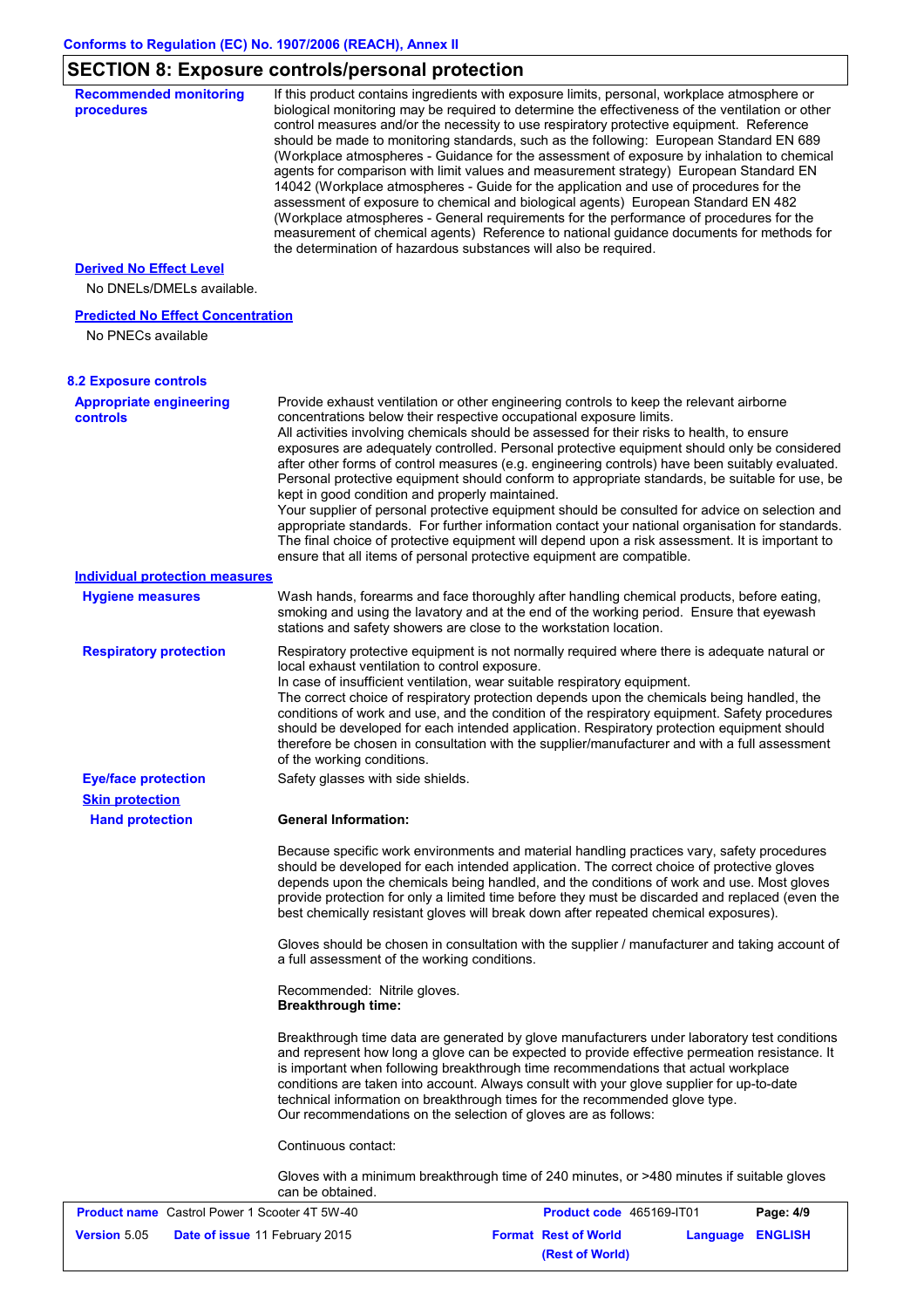# **SECTION 8: Exposure controls/personal protection**

If suitable gloves are not available to offer that level of protection, gloves with shorter breakthrough times may be acceptable as long as appropriate glove maintenance and replacement regimes are determined and adhered to.

Short-term / splash protection:

Recommended breakthrough times as above.

It is recognised that for short-term, transient exposures, gloves with shorter breakthrough times may commonly be used. Therefore, appropriate maintenance and replacement regimes must be determined and rigorously followed.

#### **Glove Thickness:**

For general applications, we recommend gloves with a thickness typically greater than 0.35 mm.

It should be emphasised that glove thickness is not necessarily a good predictor of glove resistance to a specific chemical, as the permeation efficiency of the glove will be dependent on the exact composition of the glove material. Therefore, glove selection should also be based on consideration of the task requirements and knowledge of breakthrough times. Glove thickness may also vary depending on the glove manufacturer, the glove type and the glove model. Therefore, the manufacturers' technical data should always be taken into account to ensure selection of the most appropriate glove for the task.

Note: Depending on the activity being conducted, gloves of varying thickness may be required for specific tasks. For example:

 • Thinner gloves (down to 0.1 mm or less) may be required where a high degree of manual dexterity is needed. However, these gloves are only likely to give short duration protection and would normally be just for single use applications, then disposed of.

 • Thicker gloves (up to 3 mm or more) may be required where there is a mechanical (as well as a chemical) risk i.e. where there is abrasion or puncture potential.

**Skin and body**

Use of protective clothing is good industrial practice.

Personal protective equipment for the body should be selected based on the task being performed and the risks involved and should be approved by a specialist before handling this product.

Cotton or polyester/cotton overalls will only provide protection against light superficial contamination that will not soak through to the skin. Overalls should be laundered on a regular basis. When the risk of skin exposure is high (e.g. when cleaning up spillages or if there is a risk of splashing) then chemical resistant aprons and/or impervious chemical suits and boots will be required.

**Personal protective equipment (Pictograms)**

**Environmental exposure controls**

Emissions from ventilation or work process equipment should be checked to ensure they comply with the requirements of environmental protection legislation. In some cases, fume scrubbers, filters or engineering modifications to the process equipment will be necessary to reduce emissions to acceptable levels.

**(Rest of World)**

# **SECTION 9: Physical and chemical properties**

| 9.1 Information on basic physical and chemical properties    |                |                             |          |                |
|--------------------------------------------------------------|----------------|-----------------------------|----------|----------------|
| <b>Appearance</b>                                            |                |                             |          |                |
| <b>Physical state</b>                                        | Liquid.        |                             |          |                |
| <b>Colour</b>                                                | Red.           |                             |          |                |
| <b>Odour</b>                                                 | Not available. |                             |          |                |
| <b>Odour threshold</b>                                       |                |                             |          |                |
| pH                                                           | Not available. |                             |          |                |
| <b>Melting point/freezing point</b>                          | Not available. |                             |          |                |
| Initial boiling point and boiling<br>range                   | Not available. |                             |          |                |
| <b>Pour point</b>                                            | $<$ -18 °C     |                             |          |                |
| <b>Flash point</b><br>[Product does not sustain combustion.] |                |                             |          |                |
| <b>Evaporation rate</b>                                      | Not available. |                             |          |                |
| <b>Product name</b> Castrol Power 1 Scooter 4T 5W-40         |                | Product code 465169-IT01    |          | Page: 5/9      |
| Version 5.05<br>Date of issue 11 February 2015               |                | <b>Format Rest of World</b> | Language | <b>ENGLISH</b> |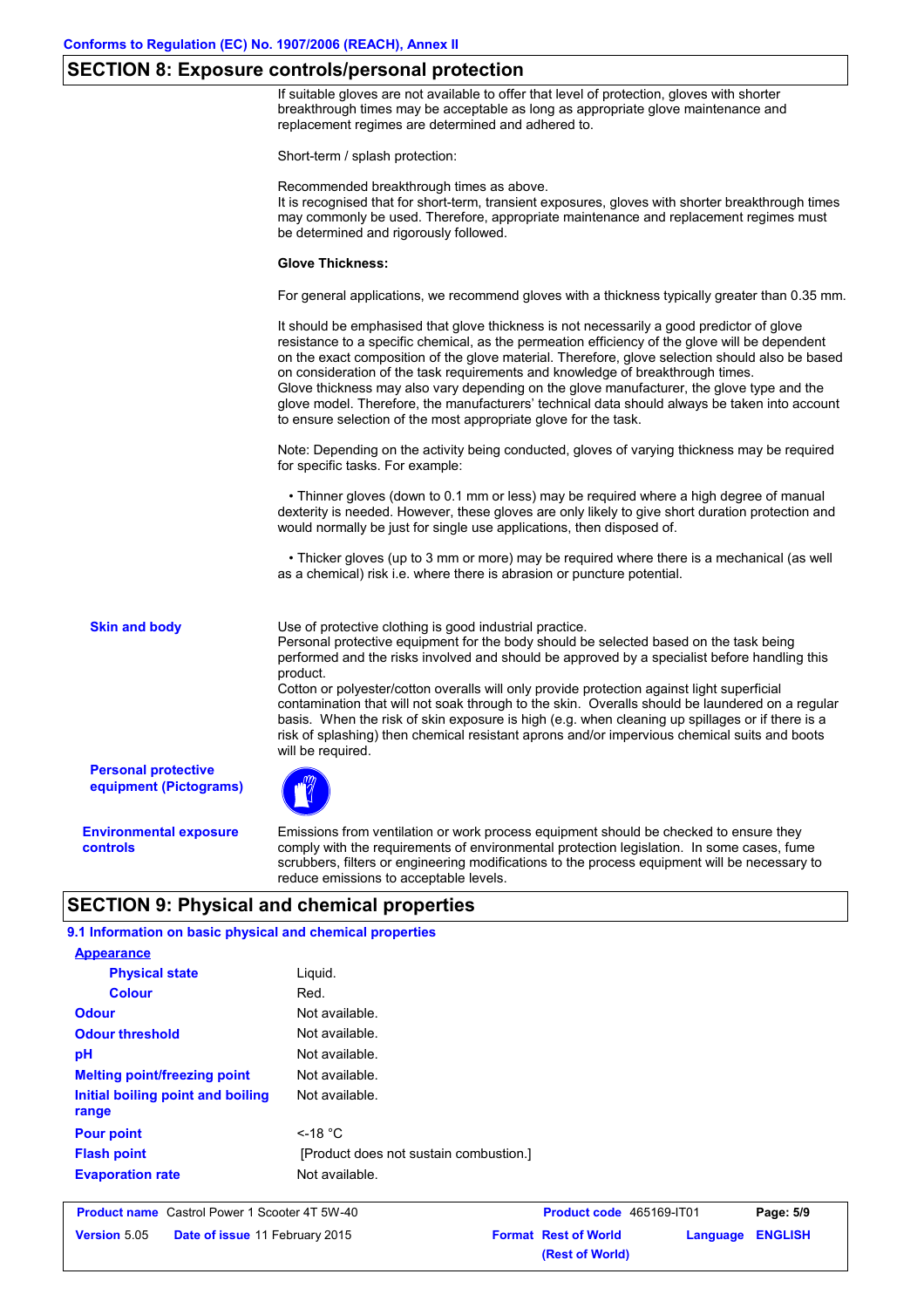# **SECTION 9: Physical and chemical properties**

| <b>Flammability (solid, gas)</b>                       | Not available.                                                                                                                   |
|--------------------------------------------------------|----------------------------------------------------------------------------------------------------------------------------------|
| <b>Upper/lower flammability or</b><br>explosive limits | Not available.                                                                                                                   |
| <b>Vapour pressure</b>                                 | Not available.                                                                                                                   |
| <b>Vapour density</b>                                  | Not available.                                                                                                                   |
| <b>Relative density</b>                                | Not available.                                                                                                                   |
| <b>Density</b>                                         | 851 kg/m <sup>3</sup> (0.851 g/cm <sup>3</sup> ) at 20°C                                                                         |
| <b>Solubility(ies)</b>                                 | insoluble in water.                                                                                                              |
| <b>Partition coefficient: n-octanol/</b><br>water      | >3                                                                                                                               |
| <b>Auto-ignition temperature</b>                       | Not available.                                                                                                                   |
| <b>Decomposition temperature</b>                       | Not available.                                                                                                                   |
| <b>Viscosity</b>                                       | Kinematic: 76 mm <sup>2</sup> /s (76 cSt) at $40^{\circ}$ C<br>Kinematic: 13.5 mm <sup>2</sup> /s (13.5 cSt) at 100 $^{\circ}$ C |
| <b>Explosive properties</b>                            | Not available.                                                                                                                   |
| <b>Oxidising properties</b>                            | Not available.                                                                                                                   |

## **9.2 Other information**

No additional information.

| <b>SECTION 10: Stability and reactivity</b>       |                                                                                                                                                                         |  |
|---------------------------------------------------|-------------------------------------------------------------------------------------------------------------------------------------------------------------------------|--|
| <b>10.1 Reactivity</b>                            | No specific test data available for this product. Refer to Conditions to avoid and Incompatible<br>materials for additional information.                                |  |
| <b>10.2 Chemical stability</b>                    | The product is stable.                                                                                                                                                  |  |
| <b>10.3 Possibility of</b><br>hazardous reactions | Under normal conditions of storage and use, hazardous reactions will not occur.<br>Under normal conditions of storage and use, hazardous polymerisation will not occur. |  |
| <b>10.4 Conditions to avoid</b>                   | Avoid all possible sources of ignition (spark or flame).                                                                                                                |  |
| <b>10.5 Incompatible materials</b>                | Reactive or incompatible with the following materials: oxidising materials.                                                                                             |  |
| <b>10.6 Hazardous</b><br>decomposition products   | Under normal conditions of storage and use, hazardous decomposition products should not be<br>produced.                                                                 |  |

# **SECTION 11: Toxicological information**

# **11.1 Information on toxicological effects**

## **Acute toxicity estimates**

| <b>Route</b>                                         |                                                                                                     | <b>ATE value</b>                                           |                |  |
|------------------------------------------------------|-----------------------------------------------------------------------------------------------------|------------------------------------------------------------|----------------|--|
| Not available.                                       |                                                                                                     |                                                            |                |  |
| Information on the likely<br>routes of exposure      | Routes of entry anticipated: Dermal, Inhalation.                                                    |                                                            |                |  |
| <b>Potential acute health effects</b>                |                                                                                                     |                                                            |                |  |
| <b>Inhalation</b>                                    | Vapour inhalation under ambient conditions is not normally a problem due to low vapour<br>pressure. |                                                            |                |  |
| <b>Ingestion</b>                                     | No known significant effects or critical hazards.                                                   |                                                            |                |  |
| <b>Skin contact</b>                                  | Defatting to the skin. May cause skin dryness and irritation.                                       |                                                            |                |  |
| <b>Eye contact</b>                                   | No known significant effects or critical hazards.                                                   |                                                            |                |  |
|                                                      | Symptoms related to the physical, chemical and toxicological characteristics                        |                                                            |                |  |
| <b>Inhalation</b>                                    | No specific data.                                                                                   |                                                            |                |  |
| <b>Ingestion</b>                                     | No specific data.                                                                                   |                                                            |                |  |
| <b>Skin contact</b>                                  | Adverse symptoms may include the following:<br>irritation<br>dryness<br>cracking                    |                                                            |                |  |
| <b>Eye contact</b>                                   | No specific data.                                                                                   |                                                            |                |  |
| <b>Product name</b> Castrol Power 1 Scooter 4T 5W-40 |                                                                                                     | Product code 465169-IT01                                   | Page: 6/9      |  |
| Version 5.05                                         | Date of issue 11 February 2015                                                                      | <b>Format Rest of World</b><br>Language<br>(Rest of World) | <b>ENGLISH</b> |  |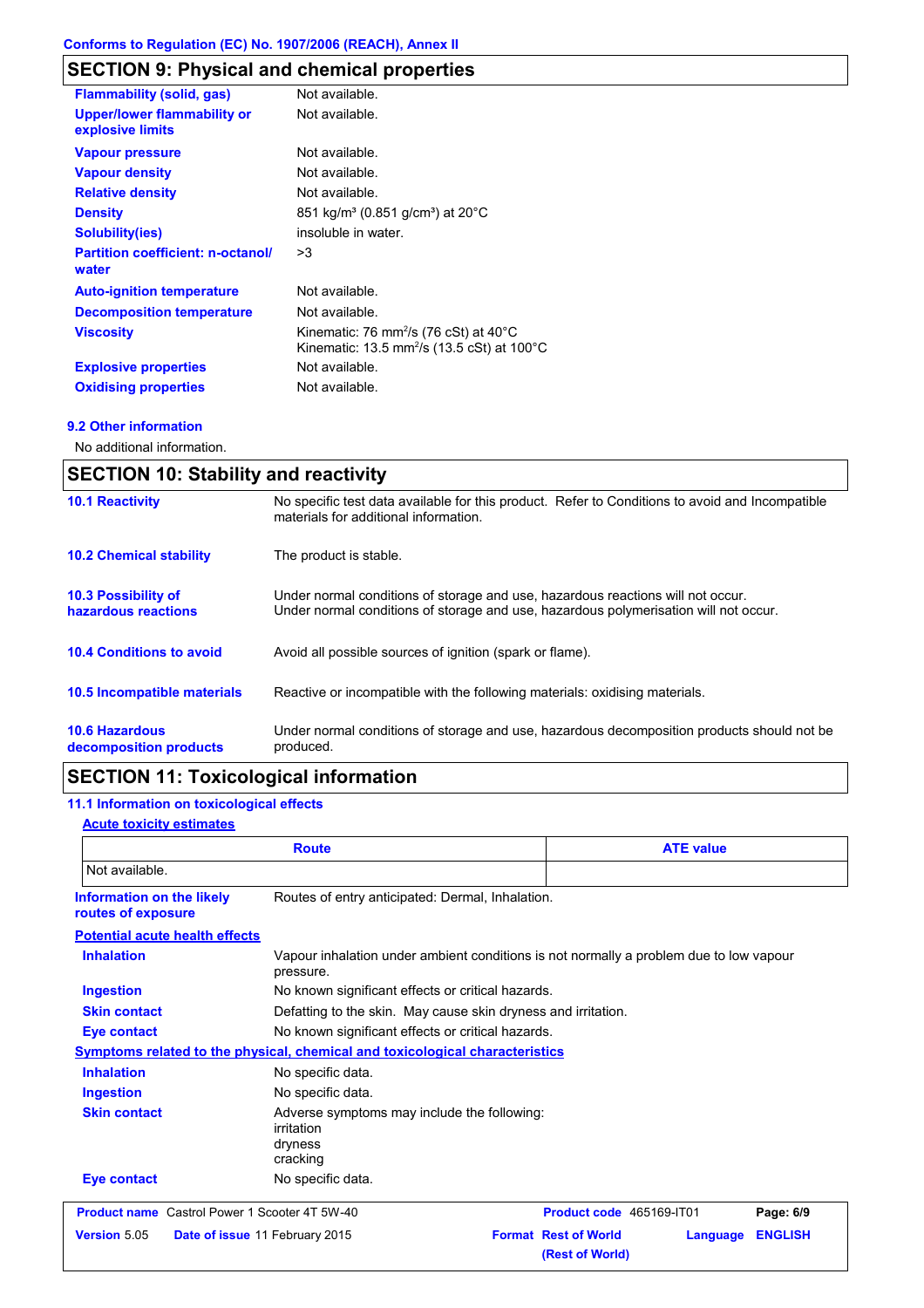# **SECTION 11: Toxicological information**

|                                         | Delayed and immediate effects and also chronic effects from short and long term exposure                                                                                                                                                                                                                                                                                                                 |
|-----------------------------------------|----------------------------------------------------------------------------------------------------------------------------------------------------------------------------------------------------------------------------------------------------------------------------------------------------------------------------------------------------------------------------------------------------------|
| <b>Inhalation</b>                       | Overexposure to the inhalation of airborne droplets or aerosols may cause irritation of the<br>respiratory tract.                                                                                                                                                                                                                                                                                        |
| Ingestion                               | Ingestion of large quantities may cause nausea and diarrhoea.                                                                                                                                                                                                                                                                                                                                            |
| <b>Skin contact</b>                     | Prolonged or repeated contact can defat the skin and lead to irritation and/or dermatitis.                                                                                                                                                                                                                                                                                                               |
| <b>Eye contact</b>                      | Potential risk of transient stinging or redness if accidental eye contact occurs.                                                                                                                                                                                                                                                                                                                        |
| <b>Potential chronic health effects</b> |                                                                                                                                                                                                                                                                                                                                                                                                          |
| <b>General</b>                          | USED ENGINE OILS<br>Combustion products resulting from the operation of internal combustion engines contaminate<br>engine oils during use. Used engine oil may contain hazardous components which have the<br>potential to cause skin cancer. Frequent or prolonged contact with all types and makes of used<br>engine oil must therefore be avoided and a high standard of personal hygiene maintained. |
| <b>Carcinogenicity</b>                  | No known significant effects or critical hazards.                                                                                                                                                                                                                                                                                                                                                        |
| <b>Mutagenicity</b>                     | No known significant effects or critical hazards.                                                                                                                                                                                                                                                                                                                                                        |
| <b>Developmental effects</b>            | No known significant effects or critical hazards.                                                                                                                                                                                                                                                                                                                                                        |
| <b>Fertility effects</b>                | No known significant effects or critical hazards.                                                                                                                                                                                                                                                                                                                                                        |

# **SECTION 12: Ecological information**

# **12.1 Toxicity**

**Environmental hazards** Not classified as dangerous

### **12.2 Persistence and degradability**

Not expected to be rapidly degradable.

## **12.3 Bioaccumulative potential**

This product is not expected to bioaccumulate through food chains in the environment.

| <b>12.4 Mobility in soil</b>                                         |                                                                                                                           |  |  |
|----------------------------------------------------------------------|---------------------------------------------------------------------------------------------------------------------------|--|--|
| <b>Soil/water partition</b><br><b>coefficient</b> (K <sub>oc</sub> ) | Not available.                                                                                                            |  |  |
| <b>Mobility</b>                                                      | Spillages may penetrate the soil causing ground water contamination.                                                      |  |  |
| 12.5 Results of PBT and vPvB assessment                              |                                                                                                                           |  |  |
| <b>PBT</b>                                                           | Not applicable.                                                                                                           |  |  |
| <b>vPvB</b>                                                          | Not applicable.                                                                                                           |  |  |
| 12.6 Other adverse effects                                           |                                                                                                                           |  |  |
| <b>Other ecological information</b>                                  | Spills may form a film on water surfaces causing physical damage to organisms. Oxygen<br>transfer could also be impaired. |  |  |

# **SECTION 13: Disposal considerations**

# **13.1 Waste treatment methods**

# **Product**

**Methods of disposal**

Where possible, arrange for product to be recycled. Dispose of via an authorised person/ licensed waste disposal contractor in accordance with local regulations.

# **European waste catalogue (EWC) Hazardous waste** Yes.

| Waste code | <b>Waste designation</b>                                        |  |
|------------|-----------------------------------------------------------------|--|
| 13 02 05*  | mineral-based non-chlorinated engine, gear and lubricating oils |  |

However, deviation from the intended use and/or the presence of any potential contaminants may require an alternative waste disposal code to be assigned by the end user.

## **Packaging**

| <b>Methods of disposal</b> | Where possible, arrange for product to be recycled. Dispose of via an authorised person/<br>licensed waste disposal contractor in accordance with local regulations.                                                                    |
|----------------------------|-----------------------------------------------------------------------------------------------------------------------------------------------------------------------------------------------------------------------------------------|
| <b>Special precautions</b> | This material and its container must be disposed of in a safe way. Empty containers or liners<br>may retain some product residues. Avoid dispersal of spilt material and runoff and contact with<br>soil, waterways, drains and sewers. |

| <b>Product name</b> Castrol Power 1 Scooter 4T 5W-40 |                                       | <b>Product code</b> 465169-IT01 |                             | Page: 7/9               |  |
|------------------------------------------------------|---------------------------------------|---------------------------------|-----------------------------|-------------------------|--|
| <b>Version 5.05</b>                                  | <b>Date of issue 11 February 2015</b> |                                 | <b>Format Rest of World</b> | <b>Language ENGLISH</b> |  |
|                                                      |                                       |                                 | (Rest of World)             |                         |  |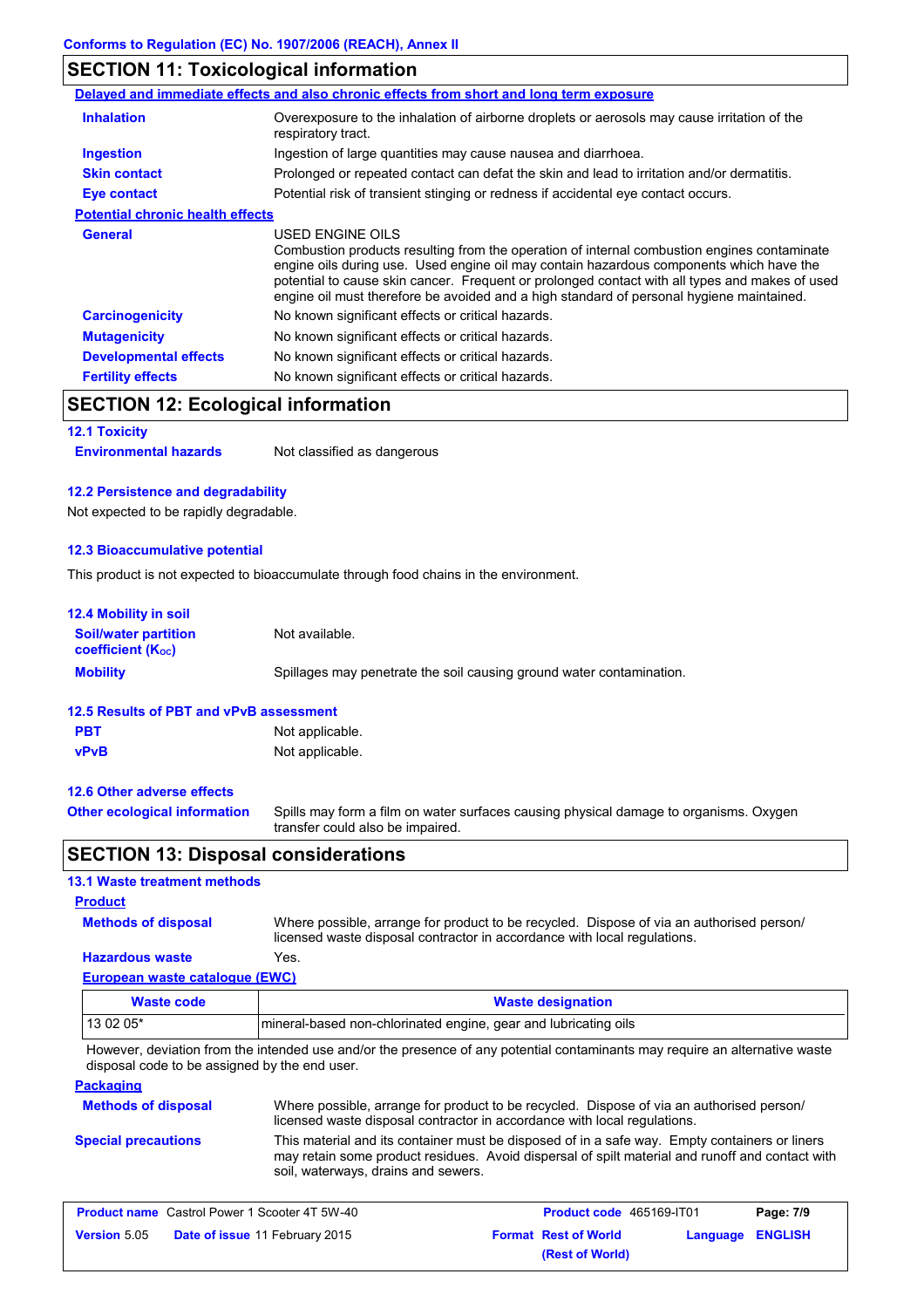# **SECTION 14: Transport information**

|                                           | <b>ADR/RID</b> | <b>ADN</b>     | <b>IMDG</b>    | <b>IATA</b>    |
|-------------------------------------------|----------------|----------------|----------------|----------------|
| 14.1 UN number                            | Not regulated. | Not regulated. | Not regulated. | Not regulated. |
| 14.2 UN proper<br>shipping name           |                |                |                |                |
| <b>14.3 Transport</b><br>hazard class(es) |                |                |                |                |
| <b>14.4 Packing</b><br>group              |                |                |                |                |
| 14.5<br><b>Environmental</b><br>hazards   | No.            | No.            | No.            | No.            |
| <b>Additional</b><br><b>information</b>   |                |                |                |                |

**14.6 Special precautions for user** Not available.

# **SECTION 15: Regulatory information**

**Other regulations Annex XVII - Restrictions** Not applicable. **on the manufacture, placing on the market and use of certain dangerous substances, mixtures and articles REACH Status** The company, as identified in Section 1, sells this product in the EU in compliance with the current requirements of REACH. **15.1 Safety, health and environmental regulations/legislation specific for the substance or mixture EU Regulation (EC) No. 1907/2006 (REACH) Annex XIV - List of substances subject to authorisation Substances of very high concern** None of the components are listed. All components are listed or exempted. All components are listed or exempted. All components are listed or exempted. All components are listed or exempted. All components are listed or exempted. All components are listed or exempted. All components are listed or exempted. **United States inventory (TSCA 8b) Australia inventory (AICS) Canada inventory China inventory (IECSC) Japan inventory (ENCS) Korea inventory (KECI) Philippines inventory (PICCS) Taiwan inventory (CSNN)** Not determined.

| <b>15.2 Chemical Safety</b> |  |
|-----------------------------|--|
| <b>Assessment</b>           |  |

This product contains substances for which Chemical Safety Assessments are still required.